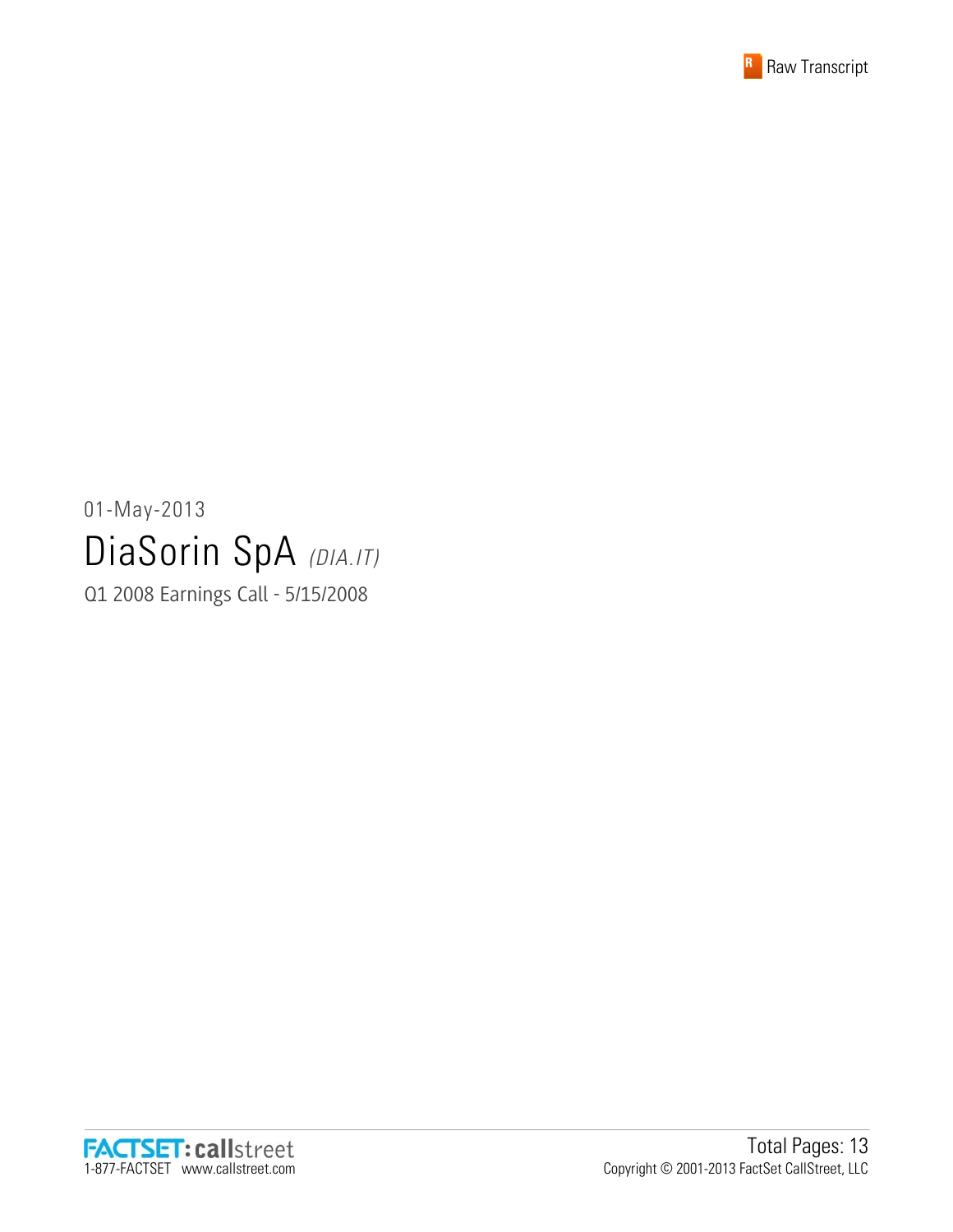#### MANAGEMENT DISCUSSION SECTION

**Operator**: Good afternoon. This is the Chorus call conference operator. Welcome and thank you for joining the DiaSorin First Quarter 2008 Results Conference Call. As a reminder, all participants are in listen-only mode. After the presentation, there will be an opportunity to ask questions. [Operator Instructions] .

......................................................................................................................................................................................................................................................

At this time, I would like to turn the conference over to Mr. Carlo Rosa, CEO of DiaSorin. Please go ahead, sir.

#### Carlo Rosa

Yes, thank you. Thanks a lot for joining us for this conference call. I would give you a brief summary of the results and then we'll turn to Mr. Senaldi, the area group Chief Financial Officer who will go through the presentation with your results.

Let's start now from a generous comment. It has been a very good quarter for the company as we received from all the different [indiscernible] (01:05). It start from revenues, there has been a strong that there has been a very strong acceleration of the revenue growth, notwithstanding a negative impact on the different currencies including the dollar of current exchange rate. The group has grown more than 15% which would have been almost 18% at a constant rate.

If we now look at different geographies, the U.S. continues to grow more than [indiscernible] (01:37) driven by, on one side, the Liaison [ph] treatment (01:42) and we continue to increase our stock base with the [indiscernible] (01:47) and the support of [ph] care demand (01:49), as well as growing demand for the [indiscernible] (01:54) and in this side, as we have commented on the last quarterly releasing. Say, we always said that there has been a little increase of a clinical evidence with a vitamin D associated with a variety of diseases and this clearly now is – actually there is awareness on practitioners in the U.S. and they've been trying hard. They've been [indiscernible] (02:21) into the labs.

We can – just one note, Roche is our only competitor so far in the U.S. [indiscernible] (02:35) after the approval of the product.

When it comes to a brief comment to Italy, Italy as you know represents almost 25% of our turnover is our domestic market. The growth in the quarter one is more than 16%, almost 17%, I believe. And this has been driven mainly by the fact that we are continuing to increase the revenues of the installed base of Liaison's. As you know, we have a very large installed base in Italy and continue to spend more products on the installed base.

For all other markets including the new initiatives, namely Mexico, Israel and China, we continue to have a very good growth following the historical trend that we did comment already in the last conference calls.

From the installed base perspective worldwide, we had installed 90 units in quarter one in line with our expectation. As you know, the indication were always given to the market and it's that our – we have an ability to place 400 units per year worldwide in terms of new installation. And it's so we're in line with that expectation.

When it comes to margin, we continue to have a margin improvement mainly – it's driven by the technology shift from [indiscernible] (04:12) today not represent almost 56% of our total turnover. Now, just one more comment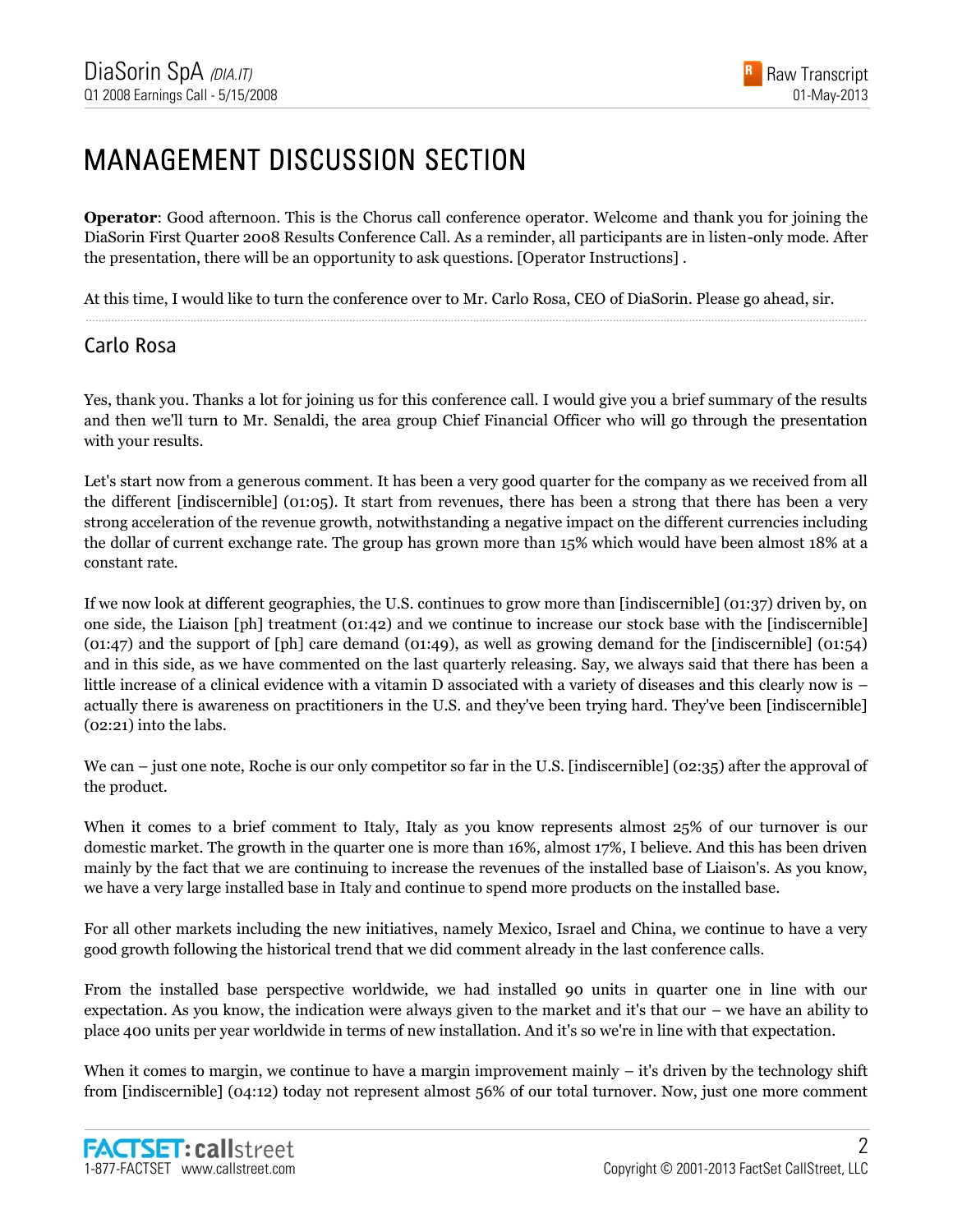in the OpEx. The operating expenses are clearly under control. The year represents, I think, 36% – I think over 36% of total turnover decreasing, percentage wise, over last year, it's in line of the fact that the group continues to invest [ph] to guarantee EBIT growth (04:51), but still control our operating structure [indiscernible] (04:56).

I would like to turn to Mr. Senaldi who's going to go to the presentation. And then at the end of this, we will be taking questions. Thank you. ......................................................................................................................................................................................................................................................

#### Andrea Senaldi

Thank you, Carlo. Good afternoon, ladies and gentlemen. And as usual fashion I will take you through the presentation highlighting, first of all, the key elements of the P&L and then going to the details of the individual [ph] finances (05:19). So if I may ask you to turn to slide number 2 where the quarter one profit and loss is represented.

And [indiscernible] (05:29) from the development of the top line, you can see that the net revenues at  $\epsilon$ 56.6 million [indiscernible] (05:37) to represent a growth as reported of 13.5%. And we can see that at because of the exchange rate particularly – with particular reference to the development of the U.S. dollar versus the euro, the growth accounted at exchange rate would have been 17.8% versus the same quarter of 2007.

If we then move the gross profit, the gross profit has grown 14.4% versus previous year, increasing also – not only driven by the development of the top line but also increasing its incident on the turnover from 64.1% to 64.6%.

Operating expenses, as Carlo has just mentioned has developed less than proportionally to the turnover. The incidence is now 36.6% versus previous year of 36.9. All in all – which has resulted in EBITDA development of close to 25% versus previous year and operating performance development or EBIT development of more than 30% to  $\epsilon$ 15.7 million versus  $\epsilon$ 11.9 million.

As you will recall on previous conferences, last year we recorded some items that we defined as the non-recurring nature which are linked to listing [indiscernible] (07:00) on the stock exchange of Milan. And last year we've had recorded exceptional cost of  $\epsilon_{1,4}$  million, so if we adjust EBITDA and EBIT for these non-recurring items, we would get a growth of EBITDA of 14.3%,  $\epsilon$ 19.2 million versus  $\epsilon$ 16.8 million last year and a growth at EBIT level of 17.8%, 15.7% versus 13.3%.

If you look at the net financial expenses, this quarter DioSorin recorded positive financial items, particularly due to the devaluation of the debt position being counted that the group have.

Tax-wise, the group has recorded a lower tax rate than in the previous quarter of this year and in third quarter in 2007, particularly linked to the reduction in that income tax in Italy and in Germany. And as a result of this, the net result has moved up by just 6% from €6.8 million to €10.1 million in quarter one 2008.

If you now move to slide number 3 where we see the key driver of our growth, we have already discussed the rates of the growth. This is clear that you either continue to see enlargements on the installed base on Liaison, which has moved up from around 2070 at the end of 2007 to 2160 at the end of the first quarter with placement rate of around 90 machines per year – in the quarter which is in line with what we've seen in quarter one 2007.

We continue leveraging the installed base of Liaison, which means we continue increasing the revenue per [indiscernible] (09:02), particularly as we have [indiscernible] (09:06) the asset portfolio that we can offer on the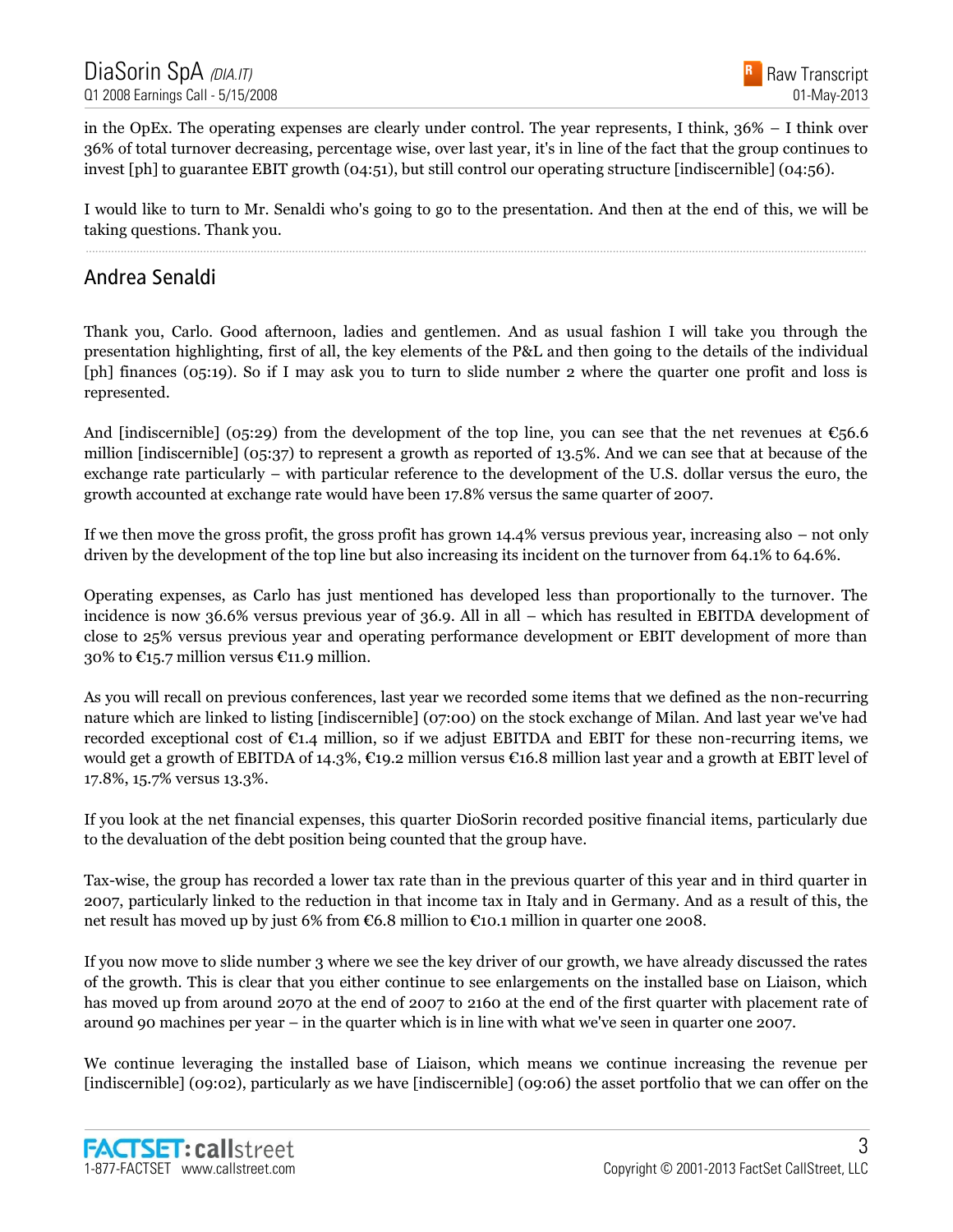Liaison. And as you know, since 2006, we have launched 13 new assays under CE mark, of which 10 specialties and [indiscernible] (09:23)  $7$  new assays were received  $-7$  new assays from the FDA of which specialties.

You would see in six months time, in the way the growth was driven by mainly the U.S. and the European markets. If we talk about the technology-driven [indiscernible] (09:45) underneath the sales growth on slide number 4, you can notice that as we've seen in the past that Liaison with the CLIA technology has been driving [indiscernible] (09:57) growth. CLIA sales grew in the quarter versus previous year 34%, and the weight of the CLIA technology overall with the portfolio of [indiscernible] (10:12) sales is now 56.6%. This comparable quarter of 2007 was close to 48% weight. And you may recall that on average, 2007 was just about 50% of our total quarter.

In terms of the geographical area which shows the growth on slide number 5, you can see that Europe as a market for DiaSorin has been growing by 14.3% with particular performance in Italy where the growth was close to 18% and I'm glad you mentioned Belgium 17.1%, the UK and Nordic which grew by far more than the average growth of the group.

It's worth mentioning that in quarter one, we also see the beneficial effect in the top line of opening up the new market in Europe which is Russia, where we had no distribution in quarter one 2007.

As far as North America is concerned, Carlo's already mentioned the growth as a total as represented on the consolidated numbers in the – on the U.S. market has been 23.2%, which however becomes a significant evaluation of the U.S. dollar versus the euro. In local currency, in U.S. dollar, the growth has been close to 41% [indiscernible] (11:41) producing basically, performance that we have at the end of 2007.

The rest of the world are the markets outside Europe and the U.S. had been just – just been growing just about zero [indiscernible] (11:56) in the first quarter and this is due particularly to two accounted facts. The significant growth on these markets where we have distributed, in particular, I would like to mentioned Australia has been offset by a delay on the Brazilian market in the achievement of one tender which we believe will be – how it was started in quarter two 2008.

And the growth that we recorded in China, on the Chinese market at the end of 2007 as you may recall because of the assignment of the Belgian last tender which also a bulk delivery in one solution only. All in all, this has resulted as I've said before in a growth of a total quarterly activity level of 13.5%.

Now aside from the top line, all the profitability in the CapEx have been growing. We have commented a few before as well. I would like to give you some more highlights on the gross margin. The gross margin has grown by 14.4% versus previous year and the incidence for the turnover by 50 basis points. This is driven and is continuously driven by structural factors like the change in the mix of products, shifting towards year long and [indiscernible] (13:28) with a high profitability on the average, and the leverage on the – the operating leverage on the installed base, therefore on the depreciation on the instruments we have on the market.

But since [indiscernible] (13:39), this in fact, has been partly mitigated by higher weights of sales of instruments which, again, has been above 11% versus previous year. And a higher royalty [indiscernible] (13:57) is fast which we have accrued in quarter one.

Interesting part is that the close of the signing of the contract at the end of the quarter and the fact that we could not reflect this in the price in that, that we will be able to do in the future what is what we believe a temporary effect and a temporary [ph] erosion (14:23) of the market which was indirect [indiscernible] (14:25) through the prices. In terms of EBIT and EBITDA, I believe we have already implemented the improvement 31% – minus 31% growth of the operating cost [indiscernible] (14:43) 25% development on the EBITDA level.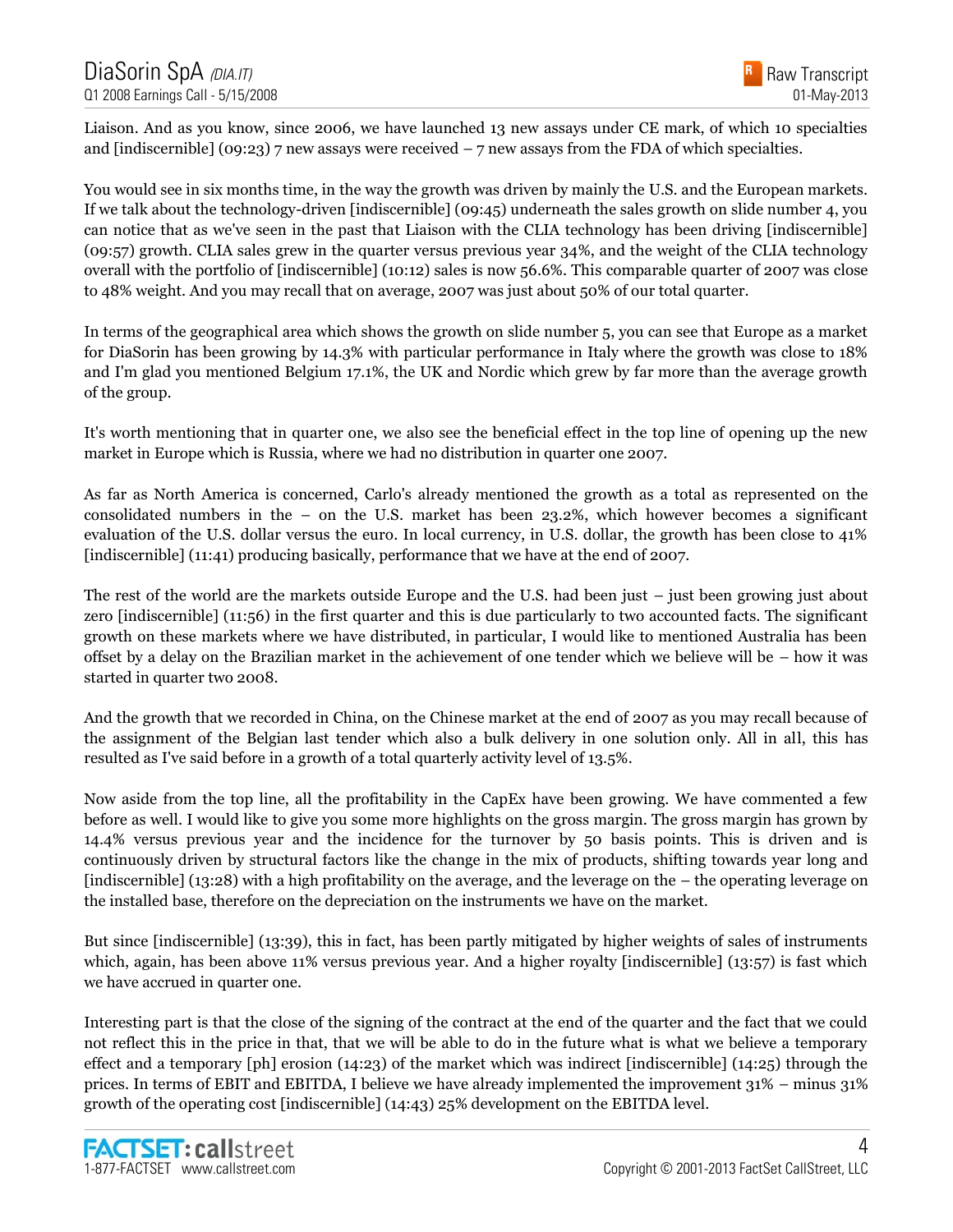

If I present – then we move onto the key items of the cash flow and the balance sheet. In quarter one of this year, we have delivered operating cash flow of  $\epsilon$ 8.2 million before capital expense of [ph] 2.7 (15:06) so net  $\epsilon$ 5.5 million versus quarter one 2007 of  $\epsilon$ 7.5 million before capital expenditure of  $\epsilon$ 35 million. So all in all, an improvement versus during the – at operating level of  $\mathfrak{C}1.5$  million for the [ph] one (15:19) quarter.

As a consequence of this, the net debt which we carried at the end of 2007 at the level of €12.1 million negative has reduced to  $\epsilon$ 6.5 million at the end of quarter one. And the cash equivalent at the end of – the cash and the equivalents that the group is holding at the end of the period was  $\epsilon_{13.1}$  million versus  $\epsilon_{12}$  million at the end of 2007, a [ph] 41.% (15:47) growth.

On the other side of the balance sheet, the net capital employed has increased from  $\epsilon_{132.4}$  million to  $\epsilon_{133.7}$ million, discounting also the devaluation of the dollar. All in all, the equity at the end of quarter one is  $\epsilon_{127}$ million versus €120 million at the end of 2007.

I think that in terms of financial, this is all I would like to say and preparing for the Q&A session, I would just like to anticipate what are the forthcoming events in terms of communication of the company. The next event is the participation on June 5 and 6 at the European Mid Cap Forum in New York, on August 8, we would have both approval of the 2008 half year report, and in September 3 and 4, we plan to facilitate the Goldman Sachs European Medtech and Healthcare Services Conference.

......................................................................................................................................................................................................................................................

I would like now to leave the floor to a Q&A session. Thank you very much.

#### QUESTION AND ANSWER SECTION

**Operator**: Excuse me, this is the Chorus Call conference operator. We will now begin the question-and-answer session. [Operator Instructions] The first question is from Stephane Sumar of Exane. Please go ahead. ......................................................................................................................................................................................................................................................

# Stephane Sumar  $\bigcirc$

Hi, good afternoon. This is Stephane Sumar from Exane in Paris. I've got a couple of questions. The first one, could you please come back on what you have mentioned in your press release this morning regarding manufacturing wastes, sorry, which affects frankly the U.S. production? And could you please quantify these negative impact and is it likely to be recurring over the next few quarters?

And my second question is regarding high [ph] neutral (18:17) charges. Just which products – do you still take into account the impact of factoring in the financial – at the financial level or not? Thank you. ......................................................................................................................................................................................................................................................

Okay. I'll take the question. First of all, let's put things in perspective in terms of the facts of the different components of the margins. As I've said before, there are two structural components which have impacted the margin improvement, which are the shift in the mix of products and the average on depreciation.

A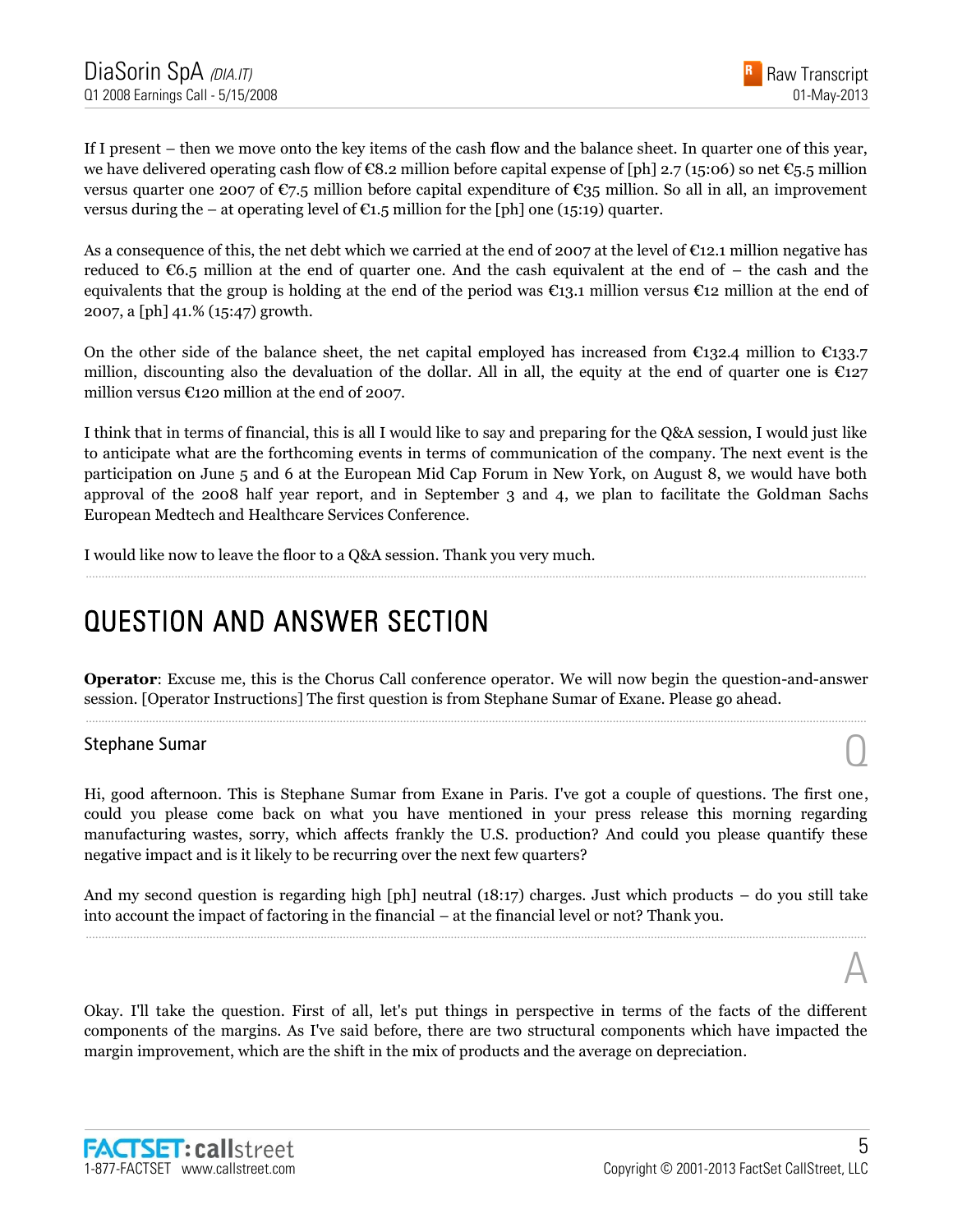Now against this, a better part has been as I've said, partly mitigated by two things which we have mentioned in the press release. One is the renegotiation of an OEM contract in the related royalties which I already commented; and to a very minor extent to the increase in the waste coming out of the U.S. operation.

This is clearly related to the ramp up or the very steep ramp up of production of Vitamin D. And we do believe that this is particularly having put things in perspective [indiscernible] (19:35) the minor effect, we do believe [indiscernible] (19:37) or can be considered a one-off effect. Therefore, [indiscernible] (19:42). The second question, yes, indeed. We just [indiscernible] (19:45) and to the cost, the sectoring is recognized through the net financial expenses.

......................................................................................................................................................................................................................................................

# Stephane Sumar  $\bigcirc$

And just to come back on the waste manufacturing, could you please quantify the negative impact it has on margin in Q1, please? ......................................................................................................................................................................................................................................................

# Carlo Rosa  $\mathbb A$

Sorry. This is Carlo Rosa. I don't think that we want to quantify this as a very – as a [indiscernible] (20:10) has a very minor effect as to the ramp up and I don't believe that we should focus on this [indiscernible] (20:20) in front of you that – unless the results of the quarter one has more impact.

......................................................................................................................................................................................................................................................

......................................................................................................................................................................................................................................................

......................................................................................................................................................................................................................................................

......................................................................................................................................................................................................................................................

......................................................................................................................................................................................................................................................

......................................................................................................................................................................................................................................................

......................................................................................................................................................................................................................................................

......................................................................................................................................................................................................................................................

# Stephane Sumar  $\bigcirc$

And just another question which is regarding your installed base...

Carlo Rosa  $\mathbb A$ 

Yes?

**Operator**: [Foreign Language] (20:34 – 20:36)

Hello.

**Operator**: [Foreign Language] (20:39 – 20:40)

# Carlo Rosa  $\mathbb A$

No, listen, we were at a conference call with Mr. Sumar and we got transferred to the operator.

**Operator:** Next question is from Massimo Vecchio of Mediobanca. Please go ahead.

A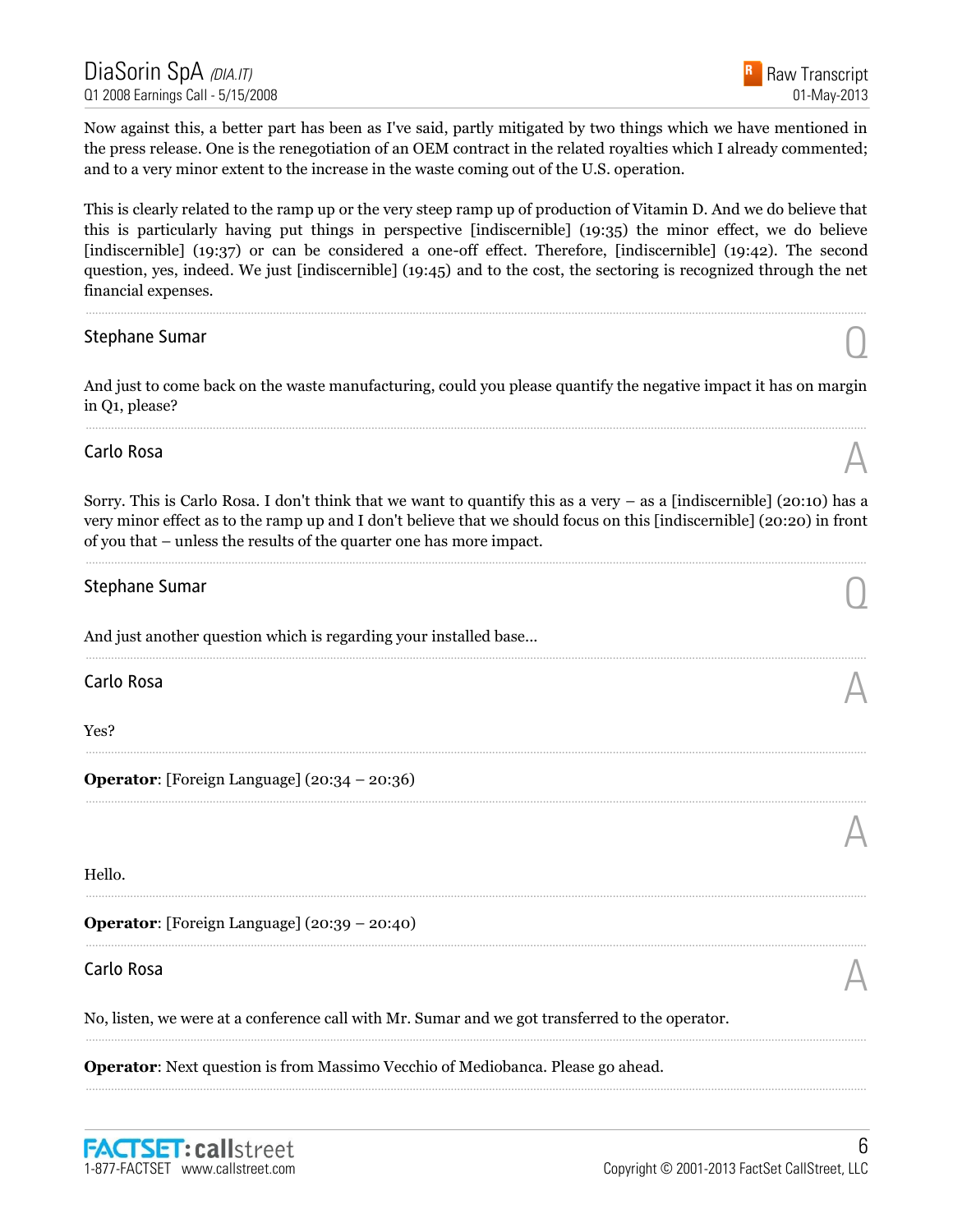# Massimo Vecchio Quanti all'estimato di un controllo di un controllo di un controllo di un controllo di un controllo di un controllo di un controllo di un controllo di un controllo di un controllo di un controllo di un cont

Good afternoon to everybody. First of all, my compliments for the very good results. I have three questions. The first one, I've seen that there was a very – with respect to the first quarter of last year, a very strong growth in the instrument division and a reduction – a year-on-year reduction in Liaison. I was wondering if you can expand on that and also if you can say if this trend is going to continue in the next quarters.

Second question I have relates to the revenue per box. If I see your installed base [indiscernible] (21:35) installed base in Q1 and the revenues of CLIA, looks like the revenue [ph] per box (21:41) were really [ph] half (21:44) yearon-year. I'm trying to analyze, it looks like they are around €60,000 on a full-year basis. Are my calculation correct? What's the trend behind that?

And the last question, if I may, if you have an update on M&A and if you are finding lower multiples going around after the, let's say, stock market crisis? Thanks. ......................................................................................................................................................................................................................................................

# Carlo Rosa  $\mathbb A$

Okay. I'm going to take one and three and then Andrea is going to explain to you the number two. When it comes to the strength of the technologies, I remember, unfortunately ELISA is a technology, is the one that is sold significantly in the U.S. So, when you see the reduction of sales in ELISA, pretty much lots of it has to do with exchange rate. The tender that we won in Brazil has been delayed from quarter one to quarter two, and by the way, the first shipment already happened in April. So instead of shipping in quarter two, is all ELISA and so we believe that we are going by year-end the decline that you see in ELISA technology today will be partially recovered. Still we will have the effect of the exchange rate on the ELISA technology.

Now, when it comes to M&A activity, as we've seen before, we are in a continuous search. We clearly have identified companies that we like. We like the management there. We like their product portfolios and we are working on those opportunities. We are not ready at this point to make any disclosure whatsoever when it comes to an acquisition and you clearly understand why. I will now turn to Andrea for your second question.

......................................................................................................................................................................................................................................................

# Andrea Senaldi  $\mathbb A$

Yes. In terms of revenue per box, Massimo, you may have noticed that we do not disclose revenue per box only on yearly results and this is because on a quarterly basis, you cannot project. In fact the only thing you can do is to multiply by four what is the revenue update on shipping for the one that this could be providing you a distorted number. So we never comment on a quarterly basis on the revenue per box, although we do know and we do anticipate that the revenue per box will continue to climb back as compared to previous year.

......................................................................................................................................................................................................................................................

......................................................................................................................................................................................................................................................

......................................................................................................................................................................................................................................................

# Massimo Vecchio Quando de Santo Constituito de Santo Constituito de Santo Constituito de Santo Constituito de S<br>O constituito de Santo Constituito de Santo Constituito de Santo Constituito de Santo Constituito de Santo Con

Thank you very much.

**Operator**: We have a follow-up question from Stephane Sumar of Exane. Please go ahead.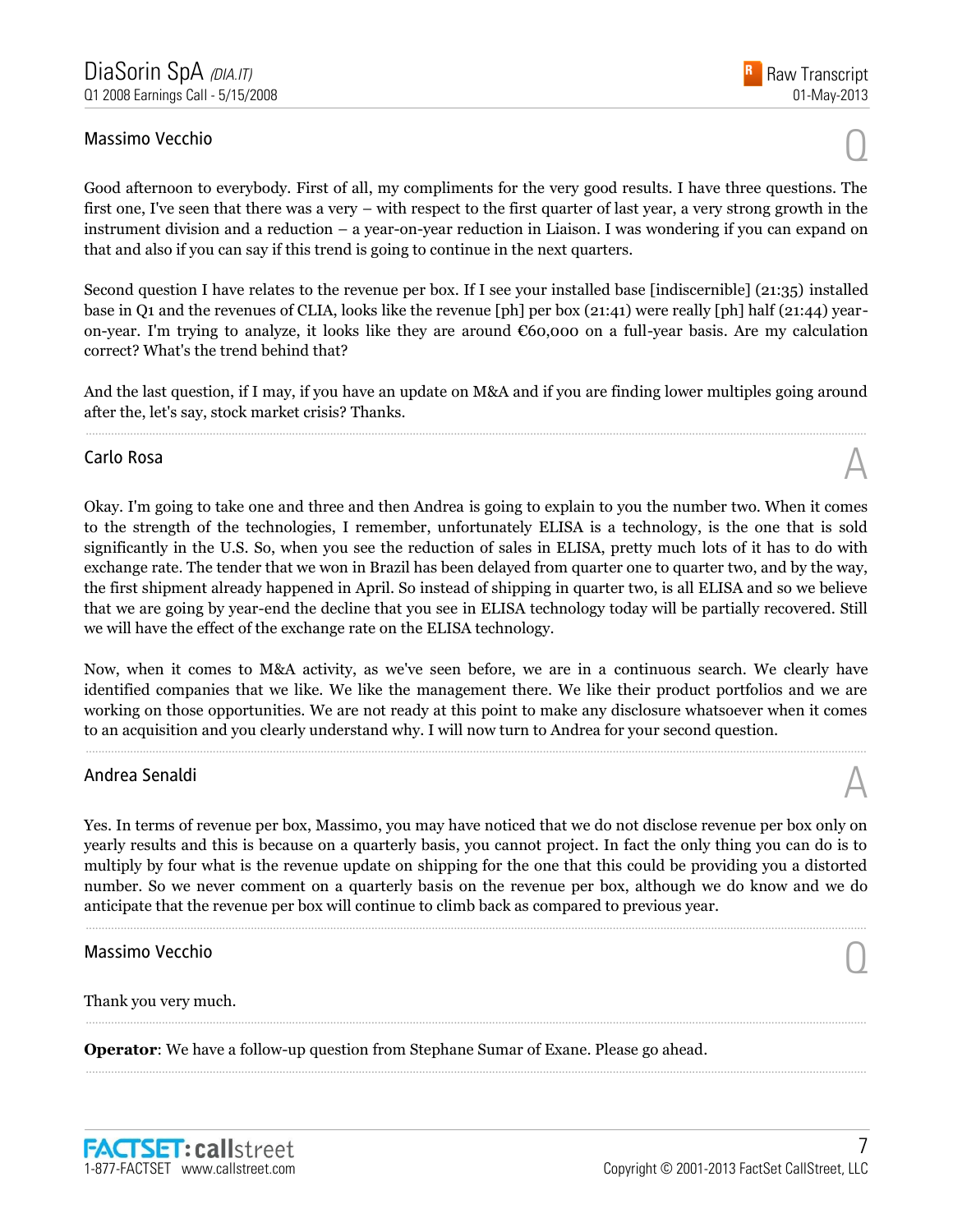# Stephane Sumar  $\bigcirc$

Hi, sorry that I've been kept from this conference call. I don't suppose you have listened to my last question but I was asking you about the number of instruments for the installed in the U.S. by Cardinal in the Q1 of the 90 you have mentioned.

......................................................................................................................................................................................................................................................

# Carlo Rosa  $\mathbb A$

Sorry. 90 was the total number in – of the group worldwide. 15 systems were installed in the U.S. and, going by memory I believe, Cardinal is around 10. 10 systems by Cardinal and we expect that quarter two Cardinal is going to be most significant because the end of the fiscal year is June, and so [indiscernible] (25:26) is always the driving quarter two for them to achieve their targets. So there in another year is 1541.

......................................................................................................................................................................................................................................................

# Stephane Sumar  $\bigcirc$

And just to come back on the business done by Cardinal, could you please provide us with a little bit more details about the kind of product they are selling. Is it still essentially Vitamin D? ......................................................................................................................................................................................................................................................

# Carlo Rosa  $\mathbb A$

What Cardinal says on the portfolio we are...

# Stephane Sumar  $\bigcirc$

As in [indiscernible] (25:50) let me put this another way, what is the percentage – what is the contribution of the Vitamin D in sales done by Cardinal? ......................................................................................................................................................................................................................................................

......................................................................................................................................................................................................................................................

# Carlo Rosa  $\mathbb A$

I don't think I – to be honest with you, that's an information that I don't want to comment about. You understand that in the U.S., Vitamin D as I've told you before is a significant business for us and the market is booming. So you understand also that when it comes to Cardinal, that represents a good chunk of the opportunity that Cardinal is pursuing. So cardinal is selling the [indiscernible] (26:25) the ELISA as well as the LIAISON portfolio. In fact, we always focus on LIAISON but we also sought for an [indiscernible] (26:34) as in quarter one [indiscernible]  $(26:35)$ 

......................................................................................................................................................................................................................................................

# Stephane Sumar  $\bigcirc$

Okay. And then I don't know if this question has been asked already, but in terms of guidance versus full year, are you sticking to your view of double-digit reported growth on 2008 alongside a 1 percentage point improvement at the EBIT level?

......................................................................................................................................................................................................................................................

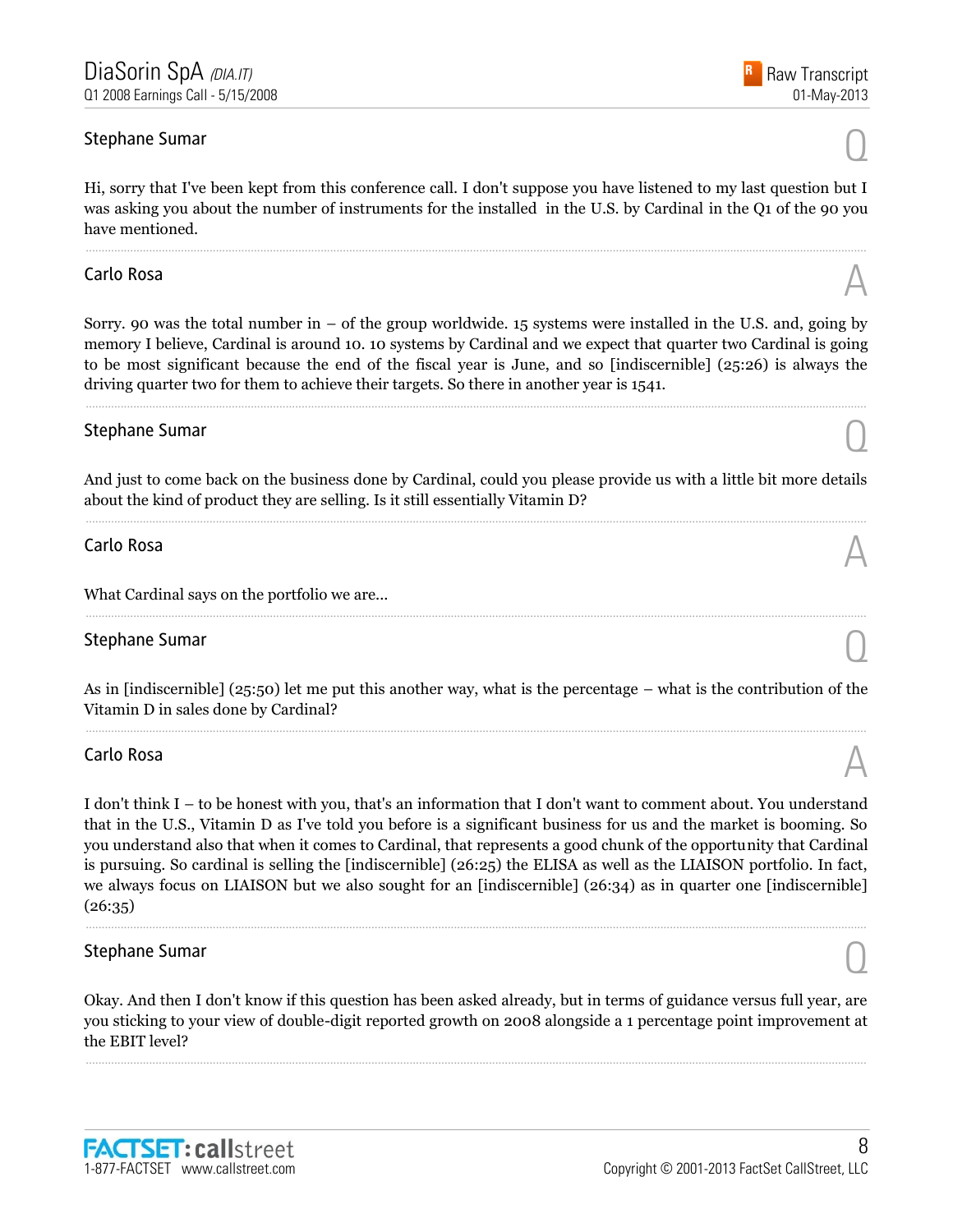# Carlo Rosa  $\mathbb A$

A

A

I don't think that we have done – we have given any guidance. Although as a general comment, we believe that the quarter results that double-digit growth would be what we expect for 2008. And we think we grew more uncertain and would have been almost 18% at the constant exchange rate. So I think that the 10% [indiscernible] (27:24).

......................................................................................................................................................................................................................................................

......................................................................................................................................................................................................................................................

......................................................................................................................................................................................................................................................

......................................................................................................................................................................................................................................................

# Stephane Sumar  $\bigcirc$

Given if the business is becoming a bit more demanding in H2 compared to H1?

# Carlo Rosa  $\mathbb A$

The what? Sorry, I can't...

# Stephane Sumar  $\bigcirc$

The basis of comparison, frankly, is becoming much more demanding in H2 compared to H1.

#### Was demanding in terms of?

# Stephane Sumar  $\bigcirc$

In terms of – let's say in H1 you were at 10% and 12% organically. And the H2 was at a 15%, 16% and almost 19% organically. So, my question was, in fact, about the ability for the group to extrapolate the trends in Q1. ......................................................................................................................................................................................................................................................

......................................................................................................................................................................................................................................................

[ph] Listen (28:00), to me, it would be very unfair in one way or the other to compare all this quarter to quarter in this business. I believe that we should look at a more longer trend to a point that I always caution everybody as I did in last quarter in 2007 that you should – we should really not consider 40% royalty in our U.S. business as a trend that you should use going forward.

So by the same [indiscernible] (28:33) I'm telling you that you asked me by year-end and I told you, yes. But I still believe that by [indiscernible] (28:39) we will have a double-digit growth. If you ask me if they're going to be also in quarter two, we're going to see each other in 90 days.

......................................................................................................................................................................................................................................................

......................................................................................................................................................................................................................................................

# Stephane Sumar  $\bigcirc$

Okay. Thank you very much.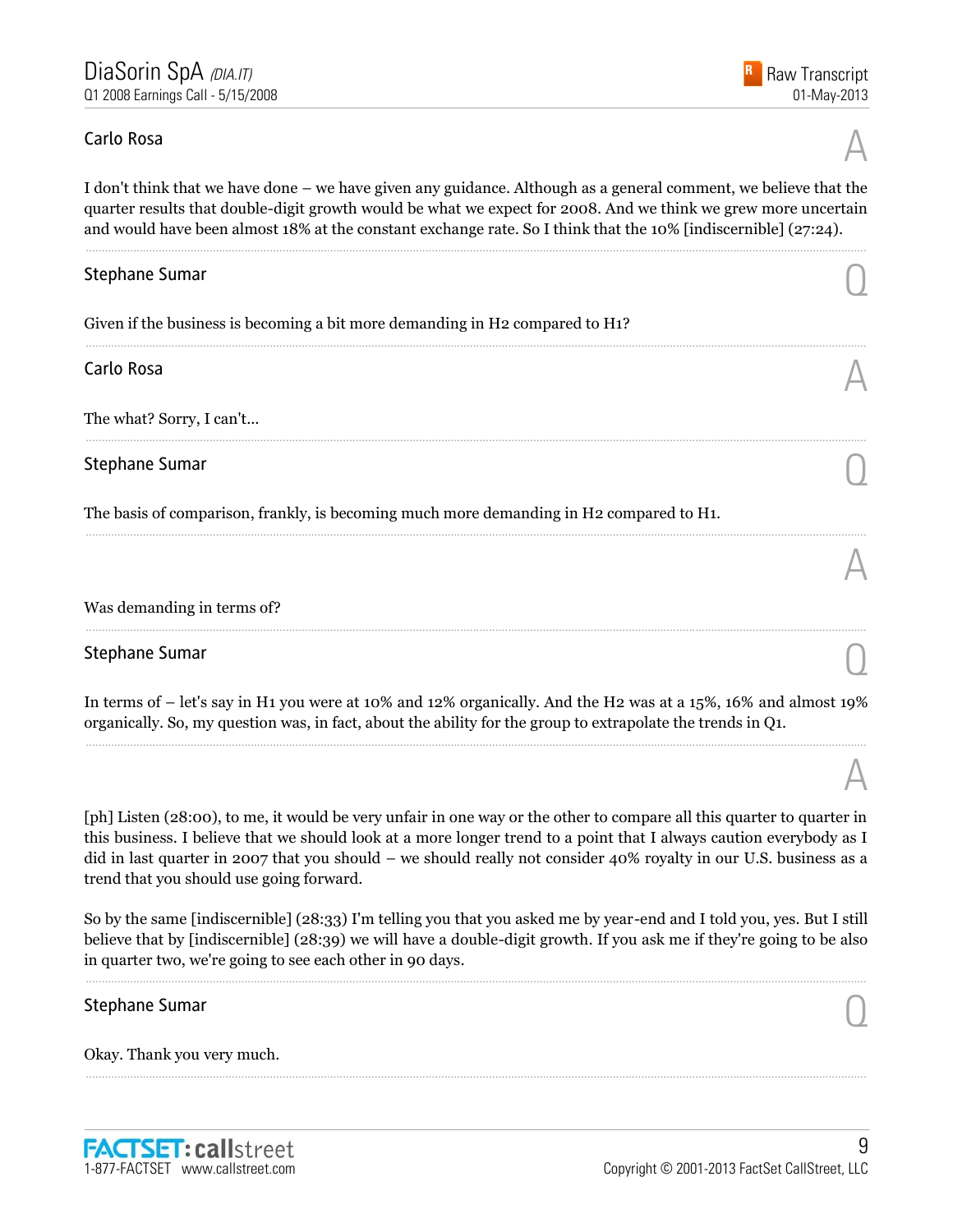A

A

A

A

#### Thank you.

**Operator:** Next question is from Martin Wales of UBS. Please go ahead.

# Martin Wales  $\bigcirc$

Hi. Good afternoon. Can I just clarify a few things and I apologize if I'm asking you things you already answered, but [indiscernible] (29:06) of the call. Firstly, in terms of your top line growth in countries such as Belgium, UK and Sweden, what [indiscernible] (29:13) is behind that and how sustainable do you see it?

......................................................................................................................................................................................................................................................

......................................................................................................................................................................................................................................................

......................................................................................................................................................................................................................................................

......................................................................................................................................................................................................................................................

......................................................................................................................................................................................................................................................

......................................................................................................................................................................................................................................................

......................................................................................................................................................................................................................................................

| Okay. Is this the only question, Martin? |  |  |  |  |
|------------------------------------------|--|--|--|--|
|------------------------------------------|--|--|--|--|

Martin Wales  $\bigcirc$ 

In country such as the UK...

No, no, no. I understand the question. I'm just saying is this the only question?

# Martin Wales  $\bigcirc$

No, no. I have a lot more, but let's start with those.

Okay. The driver listed in those countries, if we take UK and Sweden, pretty much where we started from almost nothing in Sweden and in UK was the base of R.E.A. and ELISA. The big driver is the Liaison. As you [indiscernible] (29:49) not only but especially in Scandinavia and Sweden is the Liaison with a specialty strategy in the area of infectious disease with the [indiscernible] (30:02) of bone and minerals clearly with Vitamin D and [ph] PTH (30:07) and [indiscernible] (30:08). So, our positioning in those markets were resilient [indiscernible] (30:14) instead we wanted to be recognized especially in Spain also very well as you have seen from the trend.

When it comes to Belgium, if you do a quick calculation on markets lines and business, in Belgium, we have the same penetration that we have in Italy pretty much. And the growth in Belgium where we have a substantial base of business, but in ELISA, again is driven by the Liaison which has been growing nicely and the fact that we are able to contain very well the current business based in R.E.A. and ELISA so on the Liaison business, it's new business, we don't cannibalize capitalize any R.E.A. and ELISA.

......................................................................................................................................................................................................................................................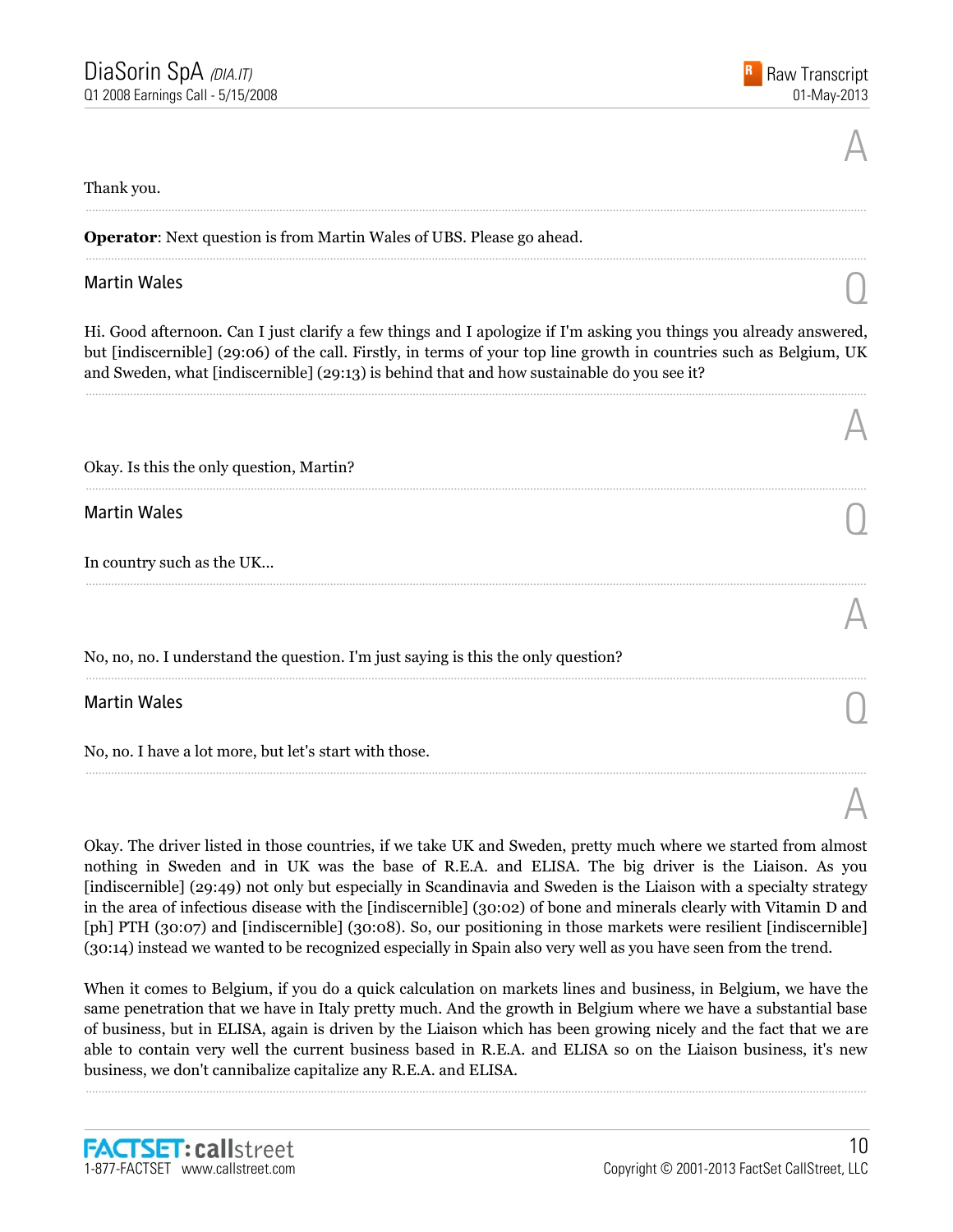# Martin Wales  $\bigcirc$

A

A

Okay. In terms of comp emerging competition in Vitamin D, obviously you had the fact that Roche owned in the United States, do you have any timing of when you expect that to happen? ......................................................................................................................................................................................................................................................

As investor question, we don't because as you know, and in works also for DiaSorin sometimes, it's predictive the way the FDA reacts is impossible. I think that Roche was forecasting the first quarter of 2008 [indiscernible] (31:32), so I don't know how far they are. But to be honest with you, today in the U.S., I believe that [indiscernible] (31:41) mass spec, in the use of mass spec, it would be – have to be considered as a true competition to vitamin D. And I think it's public knowledge that we are one large [indiscernible] (31:52) mainly Quest Diagnostics is using mass spec. They don't use any immunoassay and so pretty much if you've already seen in the market today with the [indiscernible] (32:03) testing in mass spec and we are winning that battle, [ph] enjoying the growth (32:08). But, again, the R&D market is growing so substantially that I think there is a room for a lot of different technologies.

# Martin Wales  $\bigcirc$

Talking about Liaison XL, what is the current thoughts on timing of that launch? Is it still the back end of 2009 or is it likely to be later than that? ......................................................................................................................................................................................................................................................

......................................................................................................................................................................................................................................................

You know, the timeline is quarter four 2009 by July and we are receiving validation units and we now have the [indiscernible] (32:42) units. Validation units will be shipped to the site to start with the validation effort which takes place in the summer, fall and the beginning – throughout next year and we proceed the launch in quarter four 2008.

Again, Martin, be aware of the fact that outside this – let me say, the financial community, if you go into the aerial market, we downplayed the level itself. So we're not announcing, we're not showing to anybody and we're going to launch it to our customers, show it to the customers at the [indiscernible] (33:17) in 2009 which is July 2, 2009. So, I keep saying guys know more about DiaSorin than our current customers because I want to make sure that they don't get cold feet on the CLIA, LIAISON installing business and waiting for the result.

......................................................................................................................................................................................................................................................

# Martin Wales  $\bigcirc$

Okay. And looking at your tests. You gave a numbers tests you've launched at the end of 2006. Can you tell us how many tests you've launched in 2008 and how many tests both especially in the general test with respect to a launch by the end of next year?

......................................................................................................................................................................................................................................................

# Carlo Rosa  $\mathbb A$

Clearly speaking, the guideline last year, we did eight or seven. In 2007, we did the same rate [indiscernible] (33:56) so the last year – this year, by year-end, we are going to do four. We have the first one coming is bone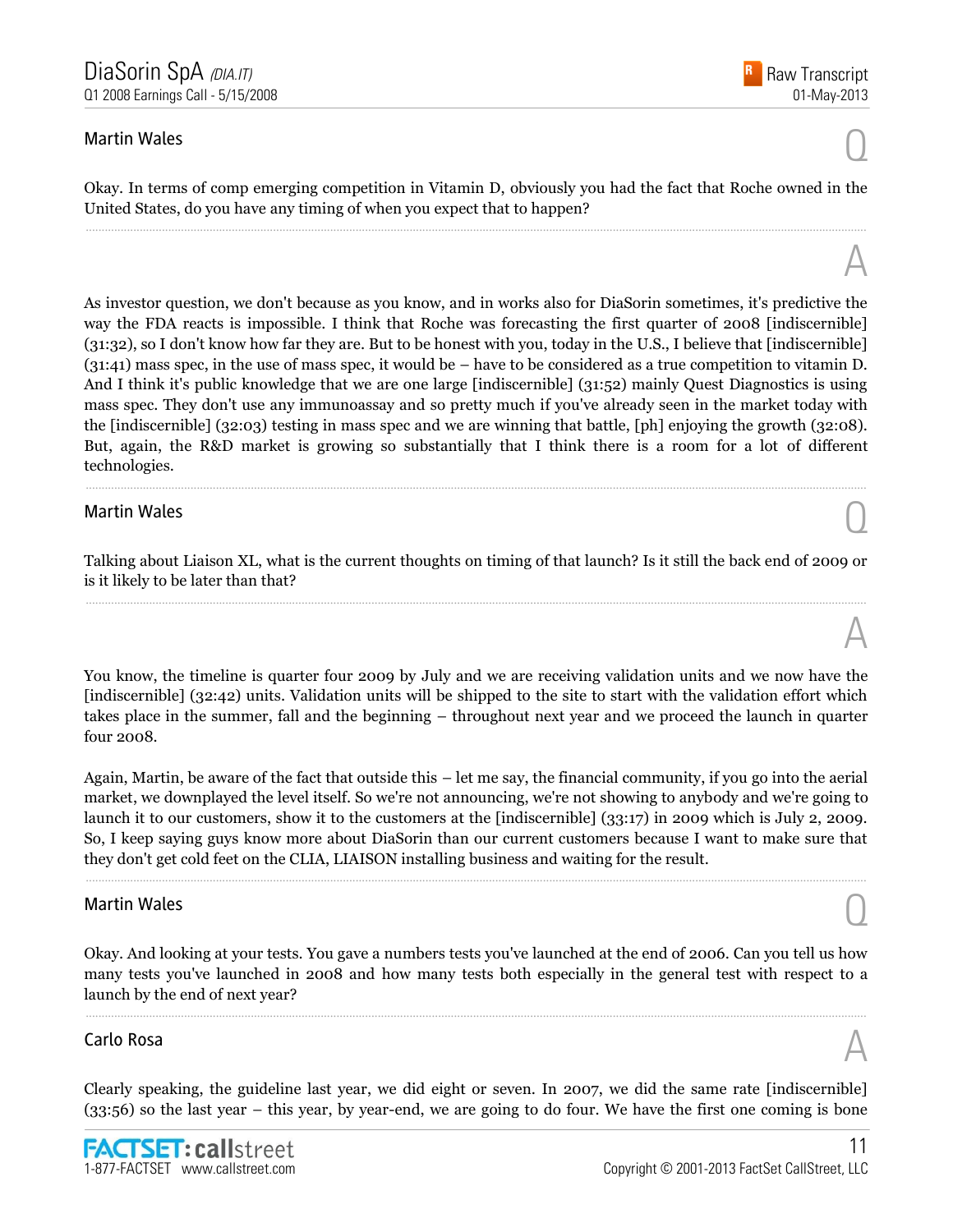

alkaline phosphatase which will be launched, I believe by June in Europe – yes, June 1 in Europe. Then we have some infectious disease prerogative that will be launched for the U.S. market and [ph] one presumably (34:25) is for Europe.

We can't do them next year. As you know, next year, our plan is when you have [ph] so much time with a  $(34:35)$ fully validated menu and then the initial introduction of the HIV and the hepatitis C by year-end. I remind you that with the relevant patents for hepatitis C are in fact expiring by the end of 2009.

......................................................................................................................................................................................................................................................

# Martin Wales  $\bigcirc$

Okay. A couple of – [ph] last four (34:54) questions. Your tax rates, where – how do you see that going forward? ......................................................................................................................................................................................................................................................

# Andrea Senaldi  $\mathbb A$

With that said, Martin, we are talking about adjustment of 37 percentage, I believe that this is now [indiscernible] (35:11) as low as we can go. And this – as I said, it's [indiscernible] (35:15) the change in the legislation from Italy and in [ph] general (35:22). So I don't see much state to go below 37%.

......................................................................................................................................................................................................................................................

......................................................................................................................................................................................................................................................

......................................................................................................................................................................................................................................................

# Martin Wales  $\bigcirc$

But you see it sustainable at that level?

Andrea Senaldi  $\mathbb A$ 

We do see it stable, yes.

Martin Wales  $\bigcirc$ 

Okay. And your dividend policy going forward, obviously, you announced first dividend earlier this year. You have it approved at the AGM. Do you have a policy going forward? Are going to try and grow it in line with earnings, grow it at a double-digit level, you have a target ratio, how you think you have a dividend?

......................................................................................................................................................................................................................................................

# Carlo Rosa  $\mathbb A$

Not really, we have no guidelines for who when it comes to dividends. We're excited to do it this year because it made a lot of sense for it and we have excess cash. I hope we can continue to do it going forward but we always stated as shareholders and including our main shareholders that we intend first to give priority to investments in the business and then if there is cash in excess, then we give it to the shareholders. I think that where we invest in this company is investing on growth rather than dividend.

......................................................................................................................................................................................................................................................

......................................................................................................................................................................................................................................................

# Martin Wales  $\bigcirc$

Okay. Thanks very much.